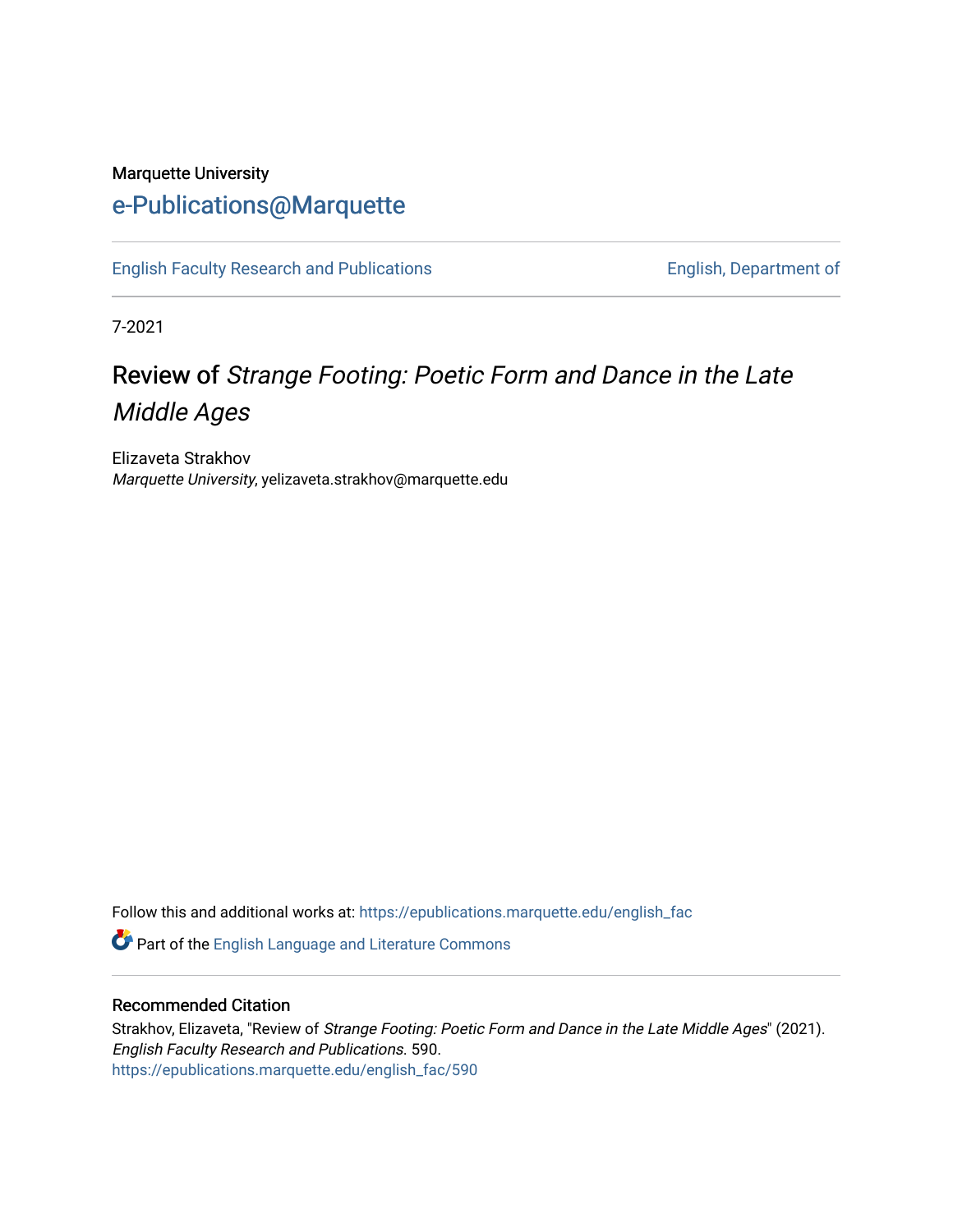**Marquette University**

# **e-Publications@Marquette**

#### *English Faculty Research and Publications/College of Arts and Sciences*

*This paper is NOT THE PUBLISHED VERSION***.** 

Access the published version via the link in the citation below.

*Journal of English and Germanic Philology*, Vol. 120, No. 3 (July 2021): 423-426. [DOI.](http://dx.doi.org/10.5406/jenglgermphil.120.3.0423) This article is © 2021 Board of Trustees of the University of Illinois Manufactured in the United States of America and permission has been granted for this version to appear in [e-Publications@Marquette.](http://epublications.marquette.edu/) Board of Trustees of the University of Illinois does not grant permission for this article to be further copied/distributed or hosted elsewhere without the express permission from Board of Trustees of the University of Illinois.

Book review of:

# STRANGE FOOTING: POETIC FORM AND DANCE IN THE LATE MIDDLE AGES.<br>By Seeta Chaganti. Chicago: The University of Chicago Press, 2018. Pp. x + 299. 35 illustrations. \$35.

### Elizaveta Strakhov

English Department, Marquette University, Milwaukee, WI

Seeta Chaganti's dazzlingly experimental *Strange Footing* offers a novel take on understanding lyric form. Whereas previous formalist approaches have sought to define form as a discernible property or attribute of a given text, Chaganti defines form not as the culmination of a particular textual process but as itself a textual process that produces a set of effects on its audience. In this way, Chaganti contributes to the radical reassessments of form recently emerging in Middle English Studies in works such as Arthur Bahr's *Fragments and Assemblages* (Chicago, 2013), Eleanor Johnson's *Practicing Literary Theory in the Middle Ages* (Chicago, 2013), and Ingrid Nelson's *Lyric Tactics* (University of Pennsylvania, 2016). Chaganti organizes her book around two dominant case studies—the *danse macabre* tradition and the Middle English *carole*—as two traditions that produce an especially disorienting effect on their audiences. These audiences, she argues, are uniquely attuned to this effect because of their familiarity with dance. Drawing on contemporary dance theory, Chaganti posits that dance always involves a "virtual supplement" (p. 53) emerging in the kinetic tension between dancers' bodies, the negative space created by dancing shapes, the sightlines generated between dancers and spectators, and, on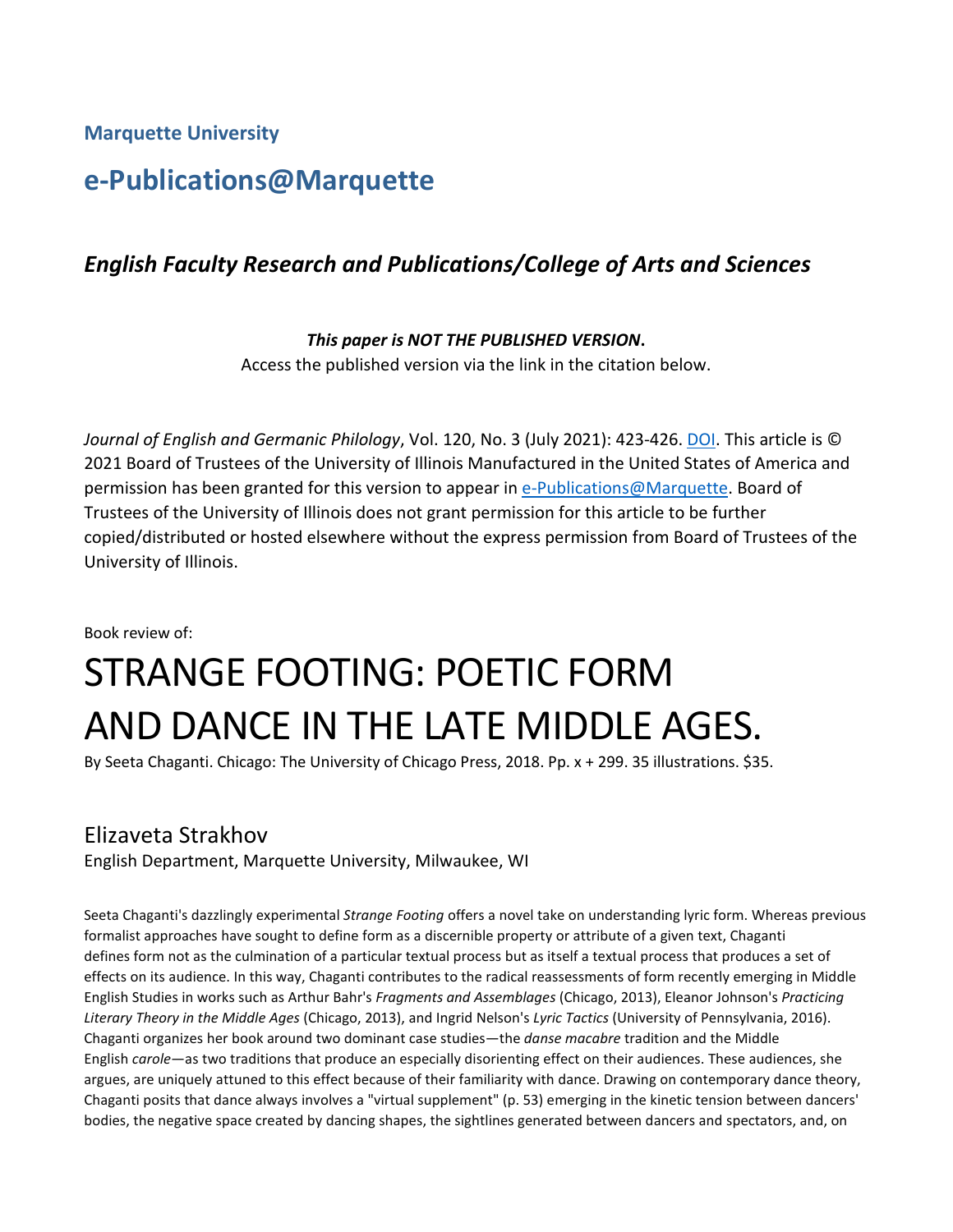the macro level, in the "vestigial force of the past dance that the present performance evokes" (p. 51). The spectator grows aware of this virtual supplement because the temporo-spatial structure of dance produces an experience, for the viewer, of being led, a process Chaganti terms *ductus*. This *ductus* builds suspension, anticipation, and release into the spectator's experience, thus further dislocating her experience of time and space. Medieval poetry, Chaganti suggests, also manifests a virtual supplement, revealed through *ductus*, so that "… medieval readers experience poetic form as the presence of virtuality, a presence to which dance habituates them" (p. 64).

Chaganti begins with the *danse macabre*, a complex tradition originating with a mural painted in Paris in 1425–26 that contained both text and image. To behold a *danse macabre* mural, Chaganti argues, is to have an embodied experience with a multimedia installation: the viewer follows the horizontal and vertical sightlines of serialized images and words in the same way modern readers read graphic novels, while additionally physically displacing herself within an architectural space in a reification of *ductus*. Arguing that this multisensory viewing is an experience of apprehending virtuality, Chaganti juxtaposes the *danse macabre* with Lucinda Child's *Dance* (1979), in which dancers move against a backdrop of video footage of the dance as originally performed. As the viewer watches current live dancers move in front of past filmed dancers, he observes both a temporal dislocation between the present and past dancers' movements and a spatial dislocation enhanced by the performance's use of mixed media. This kind of temporo-spatial dislocation makes visible dance's virtual supplement; by analyzing Child's *Dance*, therefore, we see how the multimedia quality of the *danse macabre* similarly dislocates its viewer temporospatially. The haunting power of the *danse macabre*, in other words, is produced by its virtual supplement, as made apprehensible to a dance-attuned viewer.

At this point Chaganti turns to John Lydgate's *Dance of Death*, which he translated after seeing the original French *danse macabre* mural in Paris. By meditating in his prologue on the idea of replicating the mural's image within the mind's mirror, Lydgate, Chaganti contends, draws attention to the boundaries of perception between viewer and specular object that are further reified in his text's didactic program. In this way, "Lydgate's imagery acknowledges that the textual encounter occurs in terms of a ductile experience in a multimedia and virtually kinetic setting" (p. 158). Chaganti then turns to what she sees as another literary testament to a *danse macabre* viewer's multimedia experience, a fragmentary version of Lydgate's own *Dance of Death* text in British Library MS Cotton Vespasian A.XXV, which is headed by the rubric, "An history and daunce of death … written in the capell of Wortley in Wortley Hall" (quoted on p. 160). She suggests that its drafty, nonlinear quality and marginal doodles might be a viewer's record of his embodied encounter with a *danse macabre* mural whereby "what begins as a perceptual practice associated with the installation emerges as a shaping force for textual response" (p. 165), an intriguing idea that I would have loved to see expanded to include a larger manuscript set. Chaganti concludes this case study by arguing that her approach resolves a limitation in New Formalist studies that privileges formal rupture over formal regularity as the locus of textual meaning, especially in lyric. By viewing textual meaning as residing instead in the text's virtual supplement and by defining form as the textual elements facilitating its apprehension, Chaganti suggests that a text can be as prosodically regular as Lydgate's *Dance of Death* and still profoundly disorient its reader through other formal means.

Chaganti's final two chapters examine the Middle English carole as her second case study. As with the *danse macabre*, she places the carole in conversation with another modern dance performance that, like the carole, privileges dancing in the round: Mark Morris' *L'Allegro, Il Penseroso ed il Moderato* (1988). Like Child's *Dance* and the *danse macabre* murals, this piece is another complex multimedia installation that offers us another example of the virtual supplement. This dance dislocates the viewer's perspective in having dancers gaze outwards while dancing in the round, thus producing "networks of gazing" that "create an experience of virtual circles as forces cast alongside, inside, and outside the main dance" (p. 208). Chaganti goes on to connect the virtual effects produced by dancing in the round in this performance to medieval iconography of dancing in the round, in which dancers also tend to be represented as gazing in a variety of different directions, offering a similar virtual effect which recalls, for her, the significance of circularity for Boethius.

From here, Chaganti looks at the stanzaic structure of two carole texts. The first, "A Child is Boren," is a traditional carole with stanzas and a burden, which is a type of extended refrain proper to the carole. As with Lydgate's *Dance of Death*, Chaganti sees the stanzaic regularity of the lyric as being at odds with its content, in which Christ promises His life to redeem mankind in "an unwieldily crooked dynamic" (p. 246) between humankind's multiplicity and Christ's immortal singularity. This lyric's burden further amplifies the asymmetry otherwise occluded by its stanzaic regularity because the burden changes slightly over the course of the text to introduce what Chaganti identifies as a conditional element. By